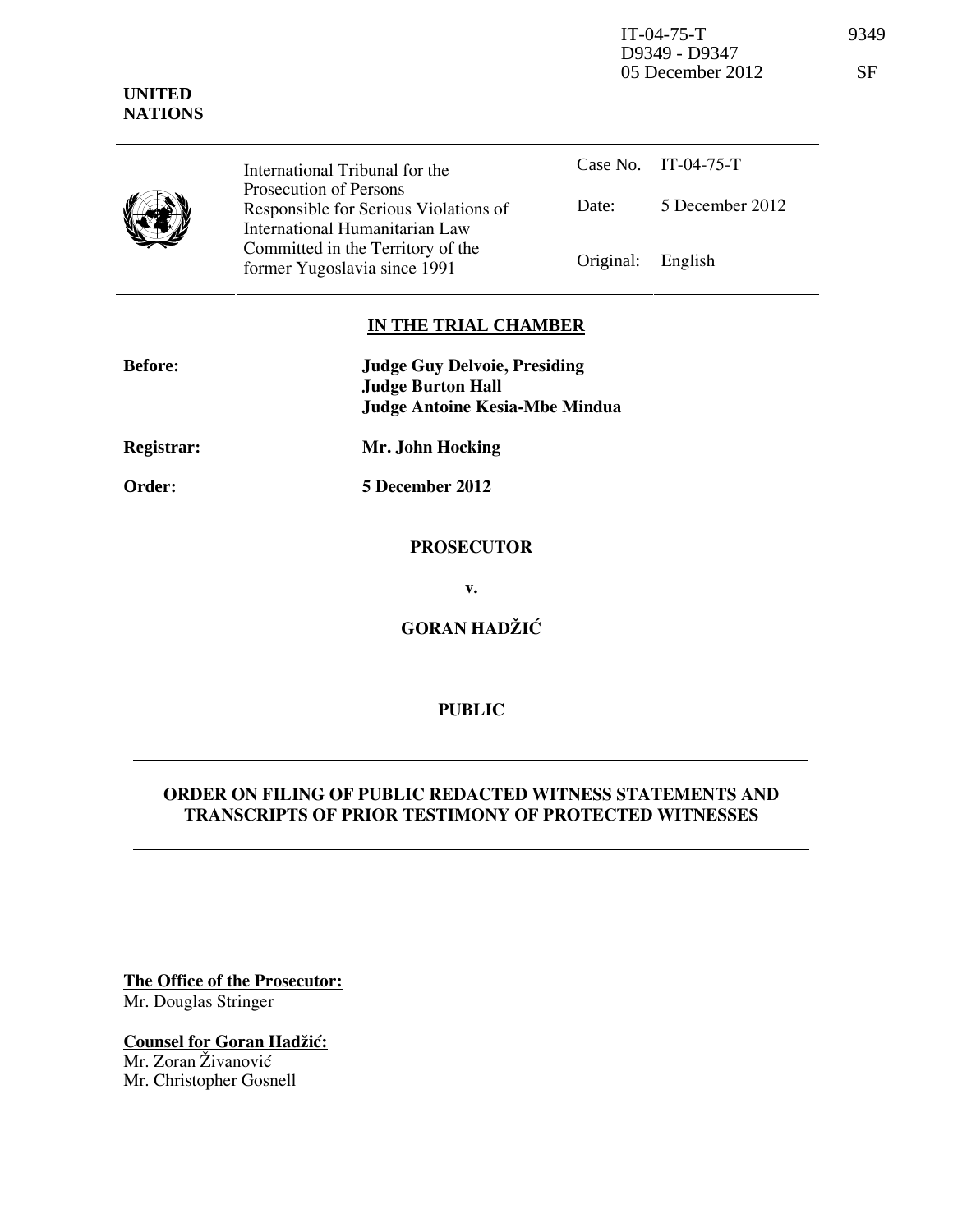1. **THIS TRIAL CHAMBER** of the International Tribunal for the Prosecution of Persons Responsible for Serious Violations of International Humanitarian Law Committed in the Territory of the former Yugoslavia since 1991 ("Tribunal") hereby issues *ex proprio motu* this order regarding the filing of public redacted witness statements and transcripts of prior testimony of protected witnesses.

2. The Trial Chamber notes that the written statements of witnesses GH-099, GH-067, GH-058,<sup>1</sup> and the transcript of prior testimony of GH-015,<sup>2</sup> all admitted pursuant to Rule 92 *ter* of the Rules, are under seal to protect the identity of the witnesses, all of whom enjoy, *inter alia,* the protective measure of a pseudonym in these proceedings.

3. Pursuant to Rule 78 of the Rules, all proceedings before a Trial Chamber, other than deliberations of the Chamber, shall be held in public. The Chamber therefore considers it appropriate that the evidence of protected witnesses in this case, excluding those witnesses who have been granted the protective measure of closed session testimony, be publicly available to the extent possible.

4. Accordingly, the Trial Chamber, *ex proprio motu* and pursuant to Rules 54, 75, and 78 of the Rules, hereby

- (a) **ORDERS** the Prosecution to upload to and release in eCourt—by no later than 29 January 2013—public redacted versions of the following exhibits: P128, P245, P246, P247, P281, and P285, and to file a notice on the official record of the proceedings when it has done so, after which the public redacted versions shall be deemed admitted into evidence;
- (b) **ORDERS** the Prosecution, on an on-going basis, to tender—at the time the witness appears in court—a public redacted version of any written statement or transcript of prior testimony of that witness (tendered in accordance with Rule 92 *ter*), where the witness has the protective measure of a pseudonym (excluding closed session witnesses); and

<sup>&</sup>lt;sup>1</sup> P128, P281, P285.

<sup>&</sup>lt;sup>2</sup> P245, P246, P247.